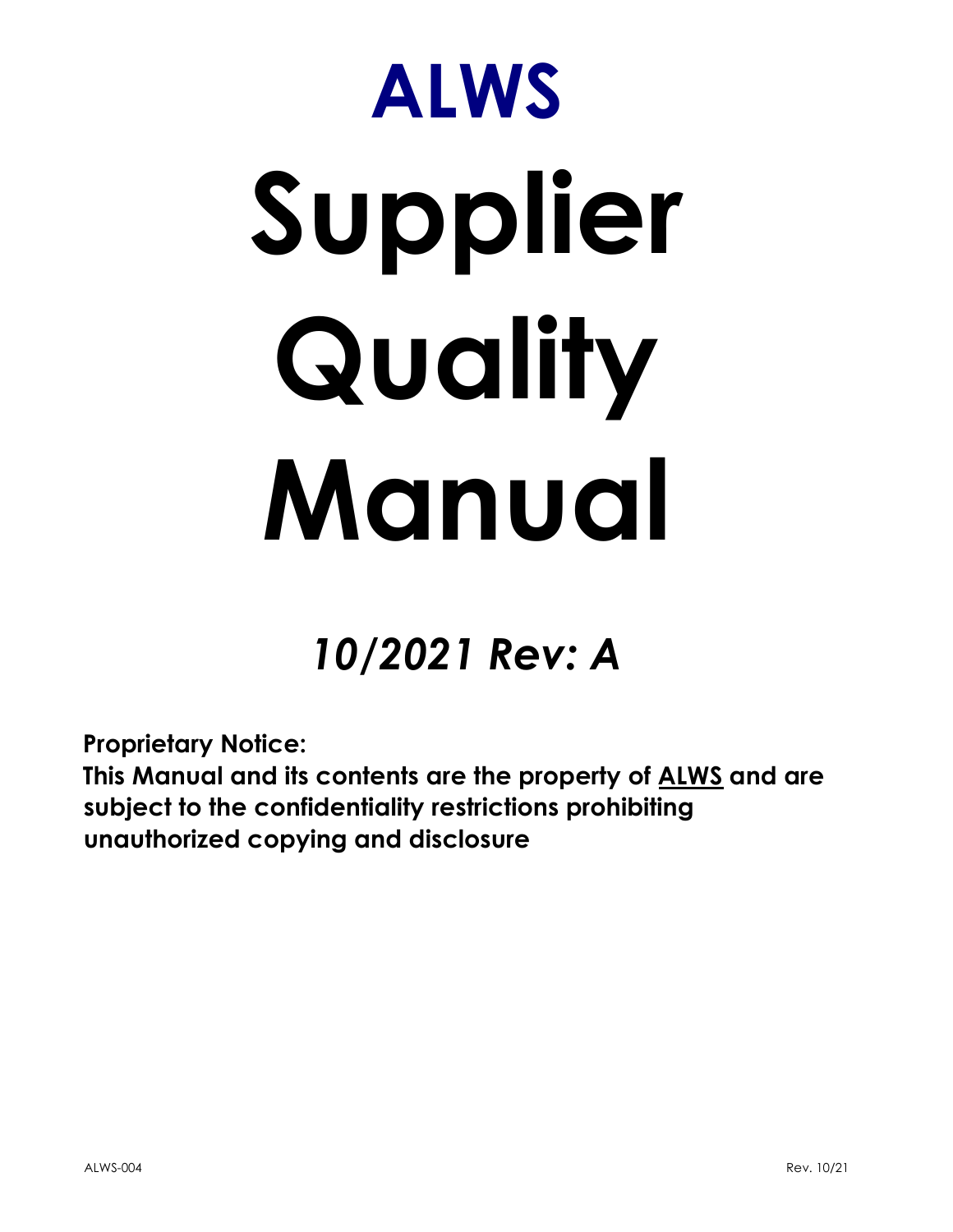| 1. General Requirements                                                                             | 3               |
|-----------------------------------------------------------------------------------------------------|-----------------|
| 1.1. Scope                                                                                          | 3               |
| 1.2. Third-Party Registration Requirement                                                           | 3               |
| 1.3. Supplier Requirements                                                                          | 3               |
| 2. Quality Management Systems                                                                       | 3               |
| 2.1. General Quality Requirements                                                                   | 3               |
| 2.1.1. Management Responsibility                                                                    | 3               |
| 2.1.2. Quality System Representatives                                                               | 4               |
| 2.1.3. Quality Data                                                                                 | 4               |
| 2.3. Approval Process Requirements                                                                  | 5               |
| 2.3.1. Requirements For Production Part Approval Process                                            | 5               |
| 2.3.2. Requirements For First Article Inspection Process                                            | 5               |
| 2.3.3. When to use the Approval Process                                                             | 5               |
| 2.3.4. Sample Approval                                                                              | 6               |
| 2.3.5. Sample Evaluation                                                                            | 6               |
| 2.3.6. Submission Approval                                                                          | 6               |
| 2.4. Lot Traceability                                                                               | 6               |
| 2.5. Non-Conforming / Defective Material<br>2.5.1. Shipments of Non-Conforming / Defective Material | 6<br>7          |
| 2.5.3. Corrective and Preventive Actions                                                            | 7               |
| 2.5.5. Sorting of Product at ALWS Customer                                                          | 8               |
| 2.5.6. Containment Requirements                                                                     | 8               |
| 2.6. Measurement Analysis and Improvement                                                           | 8               |
| 2.6.1. Internal Audits                                                                              | 8               |
| 2.6.2. Control of Monitoring and Measurement Devices                                                | 9               |
| 2.6.3. In-Process and Final Inspection and Test                                                     | 10              |
| 3. Manufacturing/Processing                                                                         | 10              |
| 3.1. Process Control                                                                                | 10              |
| 3.1.1. Customer Related Processes                                                                   | 10              |
| 3.2. Control of Systems / Processes/ Services                                                       | 10              |
| 3.2.1. Control of Production and Services                                                           | 10              |
| 3.2.2. Control Plans                                                                                | 10              |
| 3.2.3. Preventive and Predictive Maintenance                                                        | 11              |
| 3.2.4. ALWS Property                                                                                | 11              |
| 3.2.5. Preservation of Product                                                                      | 11              |
| 3.2.6. Monitoring of Manufacturing Process                                                          | $\overline{11}$ |
| 3.3. Control of Purchased Materials                                                                 | 11<br>12        |
| 3.3.1. Supplier Quality Management<br>3.3.2. Subcontracted Goods or Materials                       | 12              |
| 3.3.3. Work Environment                                                                             | 12              |
| 4. Material Control                                                                                 | 12              |
|                                                                                                     | 12              |
| 4.1. Delivery<br>4.2. Packaging Requirements and Guidelines                                         | 12              |
| 4.3. Product Identification                                                                         | 12              |
| 4.3.2. Labeling of Product                                                                          | 13              |
| 4.3.3. Packing Slips                                                                                | 13              |
| 4.3.4. Certifications                                                                               | 13              |
| 5. Engineering                                                                                      | 13              |
| 5.1. Change Control                                                                                 | 13              |
| 5.1.1. Drawing Changes                                                                              | 13              |
| 5.1.2. Deviation                                                                                    | 13              |
| 6. QUALITY SYSTEM AUDITS and ASSESSMENTS                                                            | 14              |
| 6.1 Quality System Audits and Assessments                                                           | 14              |
|                                                                                                     |                 |
| 7. Supplier Rating                                                                                  | 14              |
| 7.1.1. Annual Evaluation                                                                            | 14              |
|                                                                                                     |                 |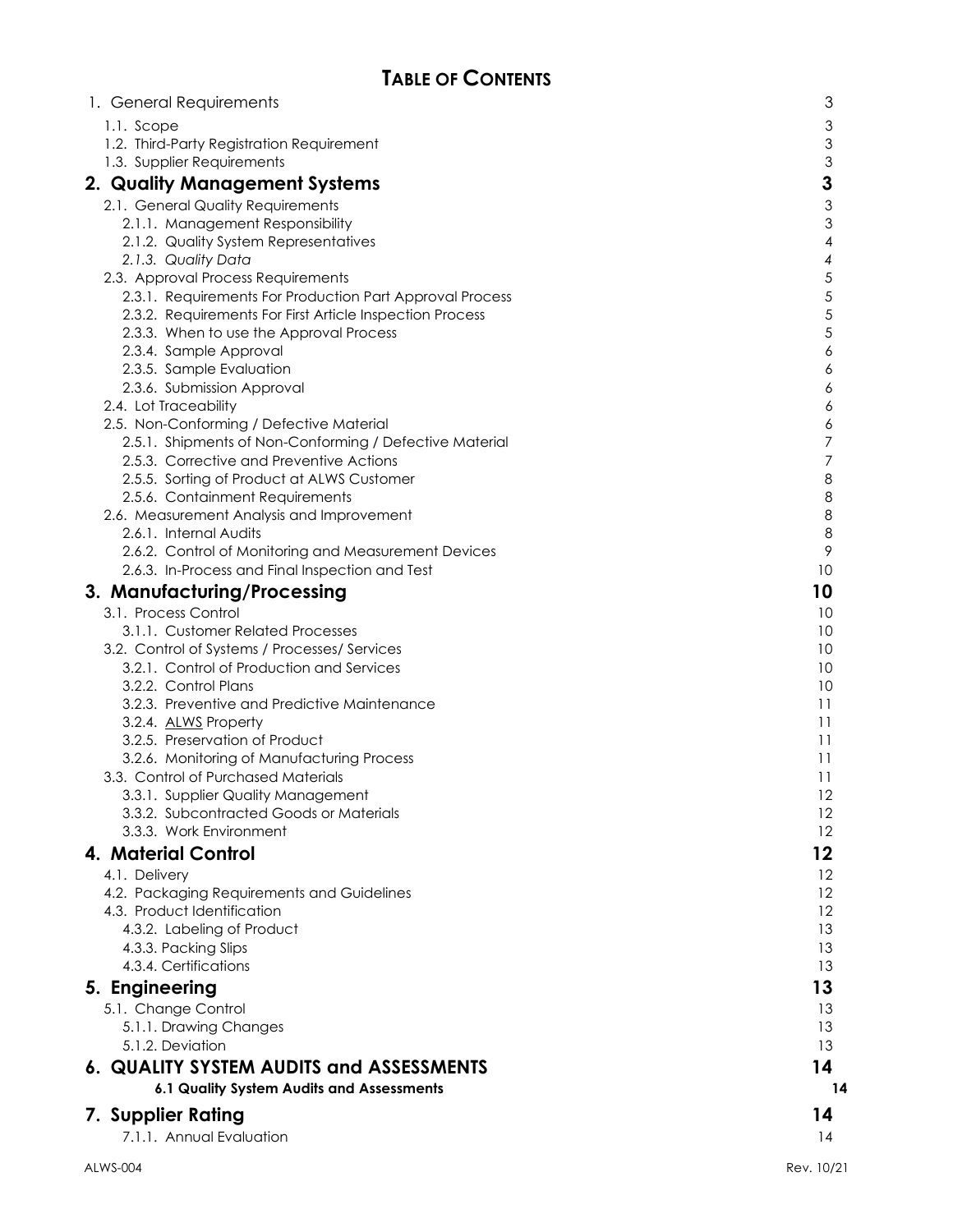# 1. General Requirements

#### 1.1. Scope

This document establishes policy, procedures, guidelines, and minimum expectations of all suppliers to ALWS together with the Purchase Order and ALWS & Conditions of Purchase (appendix A). This manual forms the purchase contract between ALWS and its suppliers. This includes production materials subcontracted by or manufactured at supplier's locations for use by ALWS or services contracted to perform any function on the same including tooling. This manual is to be used in conjunction with ISO/TS 16949:2009 and all referenced documents noted hereafter, all of which define the fundamental quality system requirements for ALWS suppliers. The Supplier Agreement form is required from each supplier location as acknowledgement and understanding of expectations.

#### 1.2. Third-Party Registration Requirement

ALWS expects its suppliers to develop and have system that meets requirements of ISO9001:2015. Suppliers that are registered are expected to provide proof of certification upon request.

Suppliers are expected to inform ALWS of expiration of certificates or loss of certification in a timely manner.

#### 1.3. Supplier Requirements

#### 1.3.1. Quality

- Suppliers are responsible for the Quality and Delivery of their products and services.
- Our suppliers are expected to provide Products and Services with:
- **Zero Quality Defects**
- 100% On-Time Delivery Performance. The delivery date is defined as the date the complete order is delivered to our facility and/or as defined on a separate document as a blanket PO release schedule.
- On-Time Responsiveness to issues and requests
- ALWS requires that a supplier must be and remain financially stable.
- ALWS requires that all requirements shall be passed down to all tiers of the supply chain.

# 2. Quality Management Systems

#### 2.1. General Quality Requirements

#### 2.1.1. Management Responsibility

The supplier's top management shall provide evidence of conformity to requirements and of the effective operation of the quality management system. They shall also review the product realization processes and the support processes to assure their effectiveness.

The supplier shall ensure that ALWS requirements are understood and are met with the aim of enhancing customer satisfaction.

The supplier shall ensure that their quality policy

- a) Is appropriate to the purpose of the organization.
- b) Includes a commitment to comply with requirements and continually improve the effectiveness of the quality management system.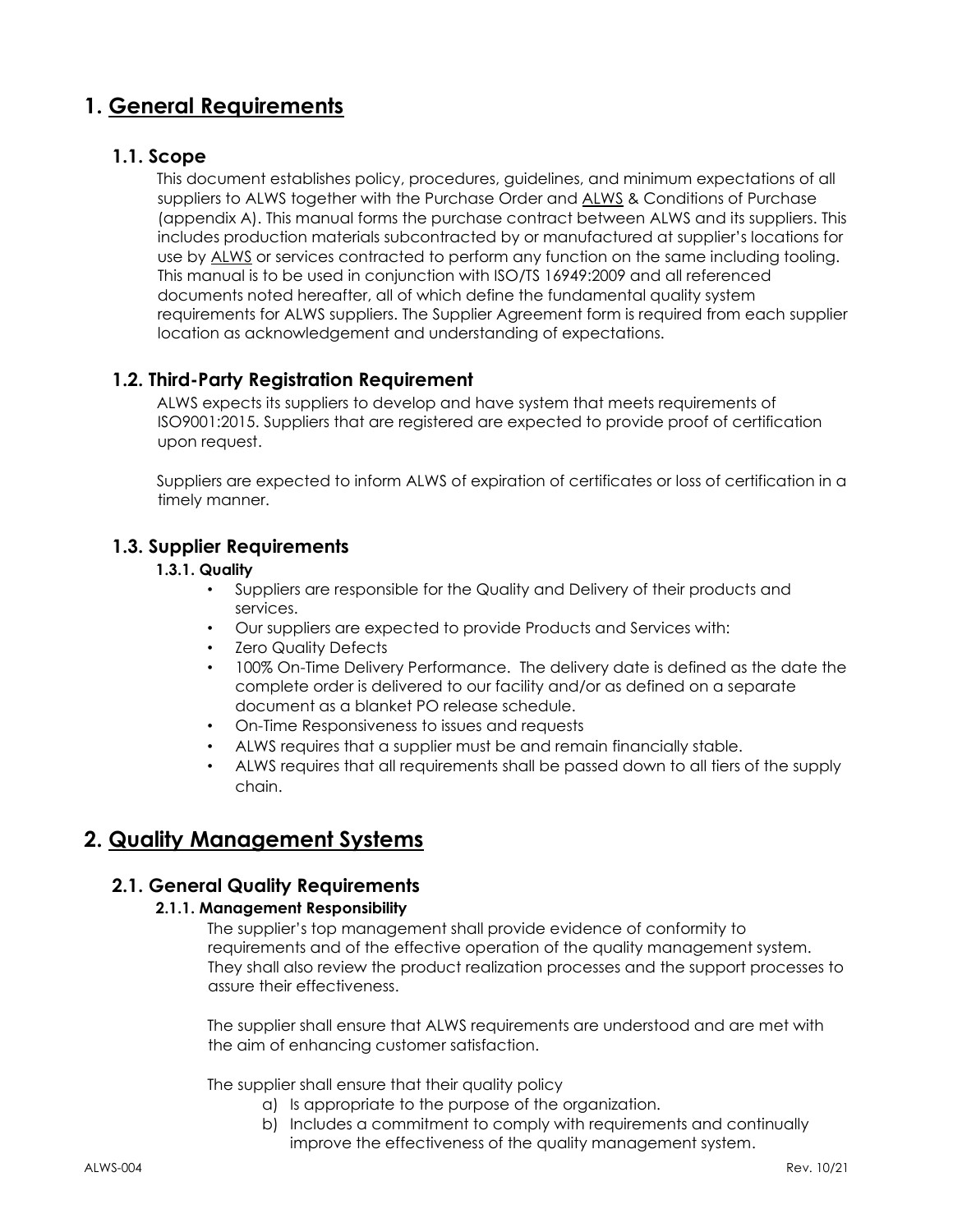- c) Provides a framework for establishing and reviewing quality objectives.
- d) Is communicated and understood within the organization.
- e) Is reviewed for continuing suitability.

The supplier shall ensure that quality objectives, including those needed to meet ALWS's requirements or product(s) are established at relevant functions and levels within the organization and that the responsibilities and authorities are defined and communicated within the organization.

#### 2.1.2. Quality System Representatives

Suppliers shall designate personnel with responsibility and authority to ensure that ALWS's requirements and quality matters are addressed and resolved. This includes setting quality objectives and related training, corrective, and preventative actions. This person(s) shall be of a level to effectively interact with ALWS's Quality Department as well as their own management.

The supplier shall submit Contact Information to the ALWS Purchasing Department. This list should be updated annually, or as significant changes occur.

#### 2.1.3. Quality Data

#### 2.1.3.1. Development of Quality Data

Records shall be established and maintained to provide evidence of conformity to requirements and specifications. Records shall remain legible, readily identifiable, and retrievable for min of 3 years.

#### 2.1.3.2. Control of Documents

ALWS shall provide the supplier with the latest drawings and inform the supplier of any changes. Supplier shall control documents with a documented procedure established defining the controls needed to:

- a) Approve documents for adequacy prior to use.
- b) Ensure that changes and the current revision status of documents are identified.
- c) Ensure that relevant versions of applicable documents are available at points of use.
- d) Ensure that documents remain legible and readily identifiable.
- e) Ensure that documents of external origin are identified, and their distribution controlled.
- f) Prevent the unintended use of obsolete documents, and to apply suitable identification to them if they are retained for any purpose.

#### 2.1.3.3. Specifications

The supplier shall have a process to assure the timely review, distribution and implementation of all standards/specifications and changes. Timely review should be as soon as possible and shall not exceed 10 working days of receiving this information from ALWS.

#### 2.1.3.4. Records of Inspection and Test Results

These records shall include:

- a. The manufacturing data.
- b. Production lot size and specific lot information for traceability.
- c. Inspection and test dates.
- d. Quantities checked.
- e. Items checked.
- f. Results of checks
- g. Quantity of defects found &method of remedy.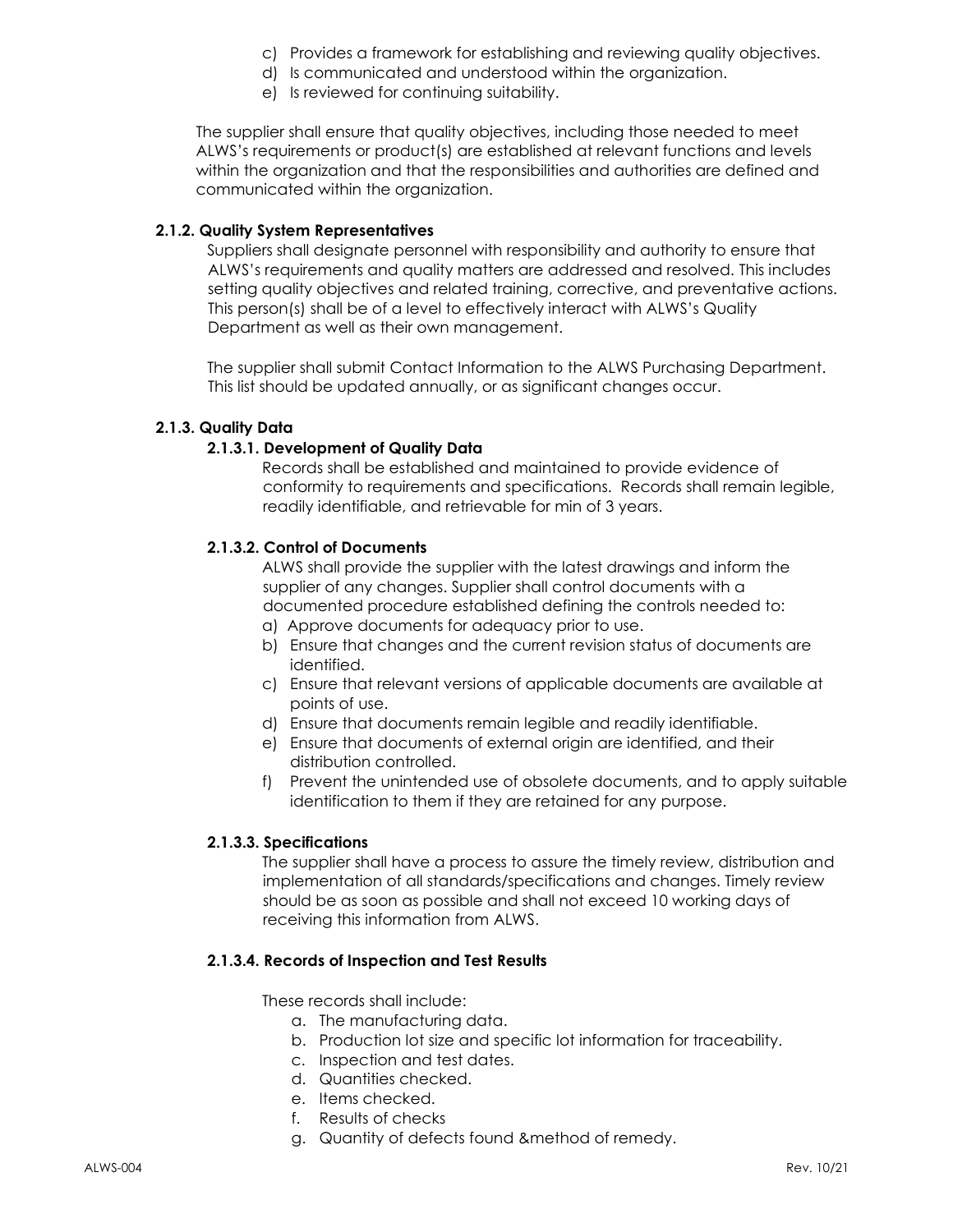- h. Inspection Frequency and schedules
- i. Process Capability Studies (if required)

#### 2.1.3.5. Record Retention

The control of records shall satisfy regulatory as well as the following ALWS requirements:

- a. Documents associated with PPAP submission, including all production data, calibrations, tooling records, APQP records, purchase orders and amendments etc. shall be maintained for five (5) years after initial creation.
- b. Quality performance records, Audit records, calibration records, production data, test data, and SPC sheets, etc. shall be kept for Five (5) Years.

All items listed above shall be the minimum number of years, unless otherwise notified in writing by ALWS Quality. These requirements are based on those requirements from ALWS's customers. Please note that these requirements do not supersede any regulatory requirements.

#### 2.1.3.6. Communication

The supplier shall determine and implement effective arrangements for communicating with ALWS in relation to

- a) Product information,
- b) Inquiries, contracts, or order handling, including amendments, and
- c) Customer feedback, including customer complaints
- d) Material and inspection test results

#### 2.3. Approval Process Requirements

For approval of product and processes, ALWS may require that a PPAP, FAIR or some other submission criteria detailed on the purchase order to be submitted prior to shipment and shall obtain ALWS's approval of the submission prior to the delivery. Submissions samples shall be identified with the appropriate label (Appendix C.)

#### 2.3.1. Requirements For Production Part Approval Process

When required by ALWS, the Supplier shall initiate the Production Part Approval Process (PPAP) system to ensure parts submitted to ALWS meet all requirements. This system should utilize the latest version of the AIAG standard documentation found in the Production Part Approval Process (PPAP) reference manual.

The ALWS Quality Department will identify what level the Supplier will submit to as referenced in the AIAG PPAP reference manual. The Supplier will receive a PPAP checklist as detailed in Appendix E. The Supplier shall use Level 3 as the default level for all submissions unless otherwise specified.

#### 2.3.2. Requirements For First Article Inspection Process

The Supplier may be required to provide FAI (First Article Inspection) i.e. ALWS standard document or equivalent

When applicable any Aerospace applications, the FAI requirements MUST conform to the AS9102 (Partial FAI) standard. This includes using AS9102 Forms 1, 2, and 3 to document the results of the FAI.

#### 2.3.3. When to use the Approval Process

The Initial Production Parts Process shall be used whenever there is any change, which affects the part in any way. All samples shall be properly identified before being shipped to ALWS.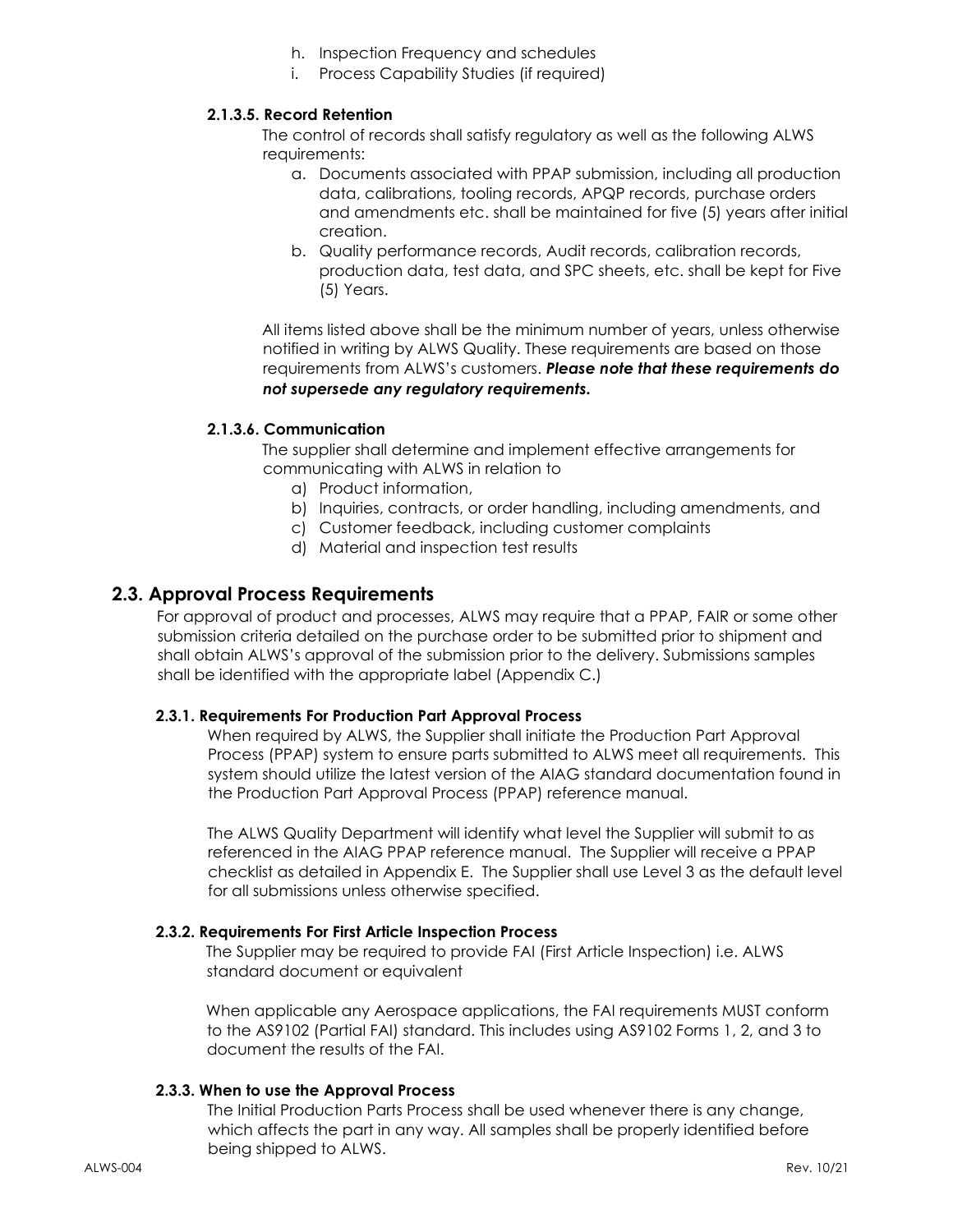#### 2.3.4. Sample Approval

Samples are to be inspected by the supplier, and all material or laboratory specifications are to be performed by the supplier as required. The inability of a supplier to perform on-site laboratory or other specified testing does not relieve the supplier of the responsibility of those tests being performed. Sample submission must be reviewed and approved by ALWS's Quality Department.

#### 2.3.5. Sample Evaluation

The supplier is responsible for all specified requirements of initial samples. Evaluation of initial samples will include the following:

- a.ALWS Quality Department will review the supplier's quality documents for adequacy
- b. The supplier is responsible for reporting of test results and dimensional checks. If there are test results or dimensional checks that do not meet the requirements, the supplier shall notify the ALWS Quality and / or Purchasing representative prior to submission. Concurrently, the supplier shall submit an action plan detailing changes in the process that will meet the requirements. This may include a deviation or engineering change request. The ALWS Quality Representative will review and approve acceptance standards.

#### 2.3.6. Submission Approval

Upon acceptance of all required documentation, the ALWS Quality Representative will issue approval.

#### 2.4. Lot Traceability

All suppliers shall practice lot identification and control in a manner consistent with good manufacturing practices using the following criteria:

- a) A new lot number should be assigned for all significant process variations.
- b) The supplier must have a documented system(s) to trace product to a raw material heat lot and date of manufacture or processing.
- c) The supplier must ensure that documented systems are in place at all sub-suppliers to trace product to the raw material lot and date of manufacture or processing.
- d) Suppliers shall establish and maintain documented procedures for unique identification of product lots.
- e) Lot numbers must be traceable through all stages of the supplier's process by the supplier, including shipments to ALWS.
- f) All products should be shipped on a "first in/ first out" (FIFO) method. This identification shall be recorded, maintained. All containers shipped ALWS shall be labeled clearly to show proper lot identification whether it be a lot number or date of manufacture.

#### 2.5. Non-Conforming / Defective Material

The supplier is responsible for supplying product, which meets all specifications. Receiving inspection at ALWS or lack of inspection shall not relieve the supplier from ensuring the quality of the product. The supplier shall ensure that product which does not conform to product requirements is identified and controlled to prevent its unintended use or delivery Records of the nature of nonconformities, any subsequent actions taken, including concessions obtained, along with the expiration date or quantity authorized shall be maintained. When nonconforming product is corrected it may be subject to reverification to demonstrate conformity to the requirements.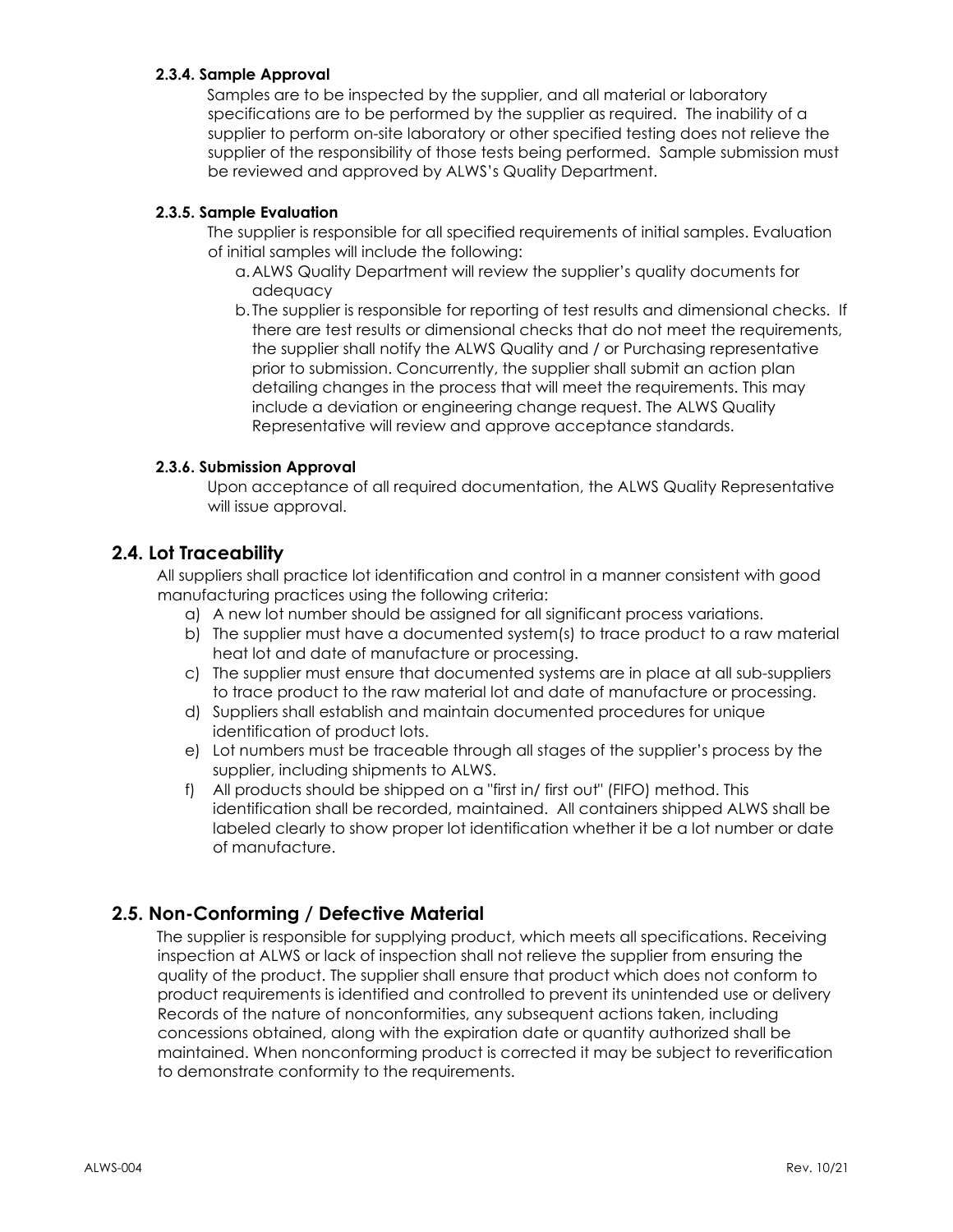#### 2.5.1. Shipments of Non-Conforming / Defective Material

Non-conforming or defective material is not to be shipped to ALWS without prior authorization. Any material shipped on an authorization shall be properly identified on each shipping container. If authorization has been granted, the supplier shall ensure compliance with the original or superseding specifications and requirements once the authorization expires and may be required to demonstrate such compliance to ALWS.

If a defect or non-conformance in goods is discovered or is suspected to be present in goods delivered or in transit to ALWS, ALWS's Quality Department is to be notified immediately and the supplier shall perform such remedial actions as instructed by ALWS. Specifically, an entire lot may be rejected based on identification of a single non-conforming or suspect condition.

#### 2.5.3. Corrective and Preventive Actions

The supplier shall take action to eliminate the cause of nonconformities to prevent recurrence. Corrective actions shall be appropriate to the effects of the nonconformities encountered.

The supplier shall have a defined process for problem solving leading to root cause identification and elimination, using error-proofing methods in any corrective process. The supplier shall apply all corrective actions and implemented controls to other, similar processes and products to eliminate the potential cause of nonconformity as well as include these actions in their lessons learned.

#### 2.5.3.1. Corrective Action, 5WHY or 8D Reports

 A corrective action 8D may be requested and if requested will be required within 10 working days of receiving the initial contact. Included in the final report shall be a detailed list of all preventive actions that have been or will be taken.

If a corrective action plan requires an extended time period due to a hard fix, the supplier may be required to provide weekly updates on the corrective action (8D).

All corrective action reports must be complete with as much detail as possible. Whenever applicable, pictures, documents, or video should be provided to support written documentation.

All control plans, FMEA's, and any other documents shall be revised as changes are made.

ALWS reserves the right to reject, in writing, any corrective action 8D report and request additional information. Continued poor performance and repeat issues will require presentation of corrective actions at ALWS by the supplier's management.

#### 2.5.4. Reworked or Repaired Goods

Instructions for rework, including re-inspection requirements, shall be accessible to and utilized by the appropriate personnel. ALWS must approve, in writing, rework procedures before product may be released for shipping or use. ALWS may request sample parts in advance of shipment, at the supplier's cost, for evaluation before approval is complete.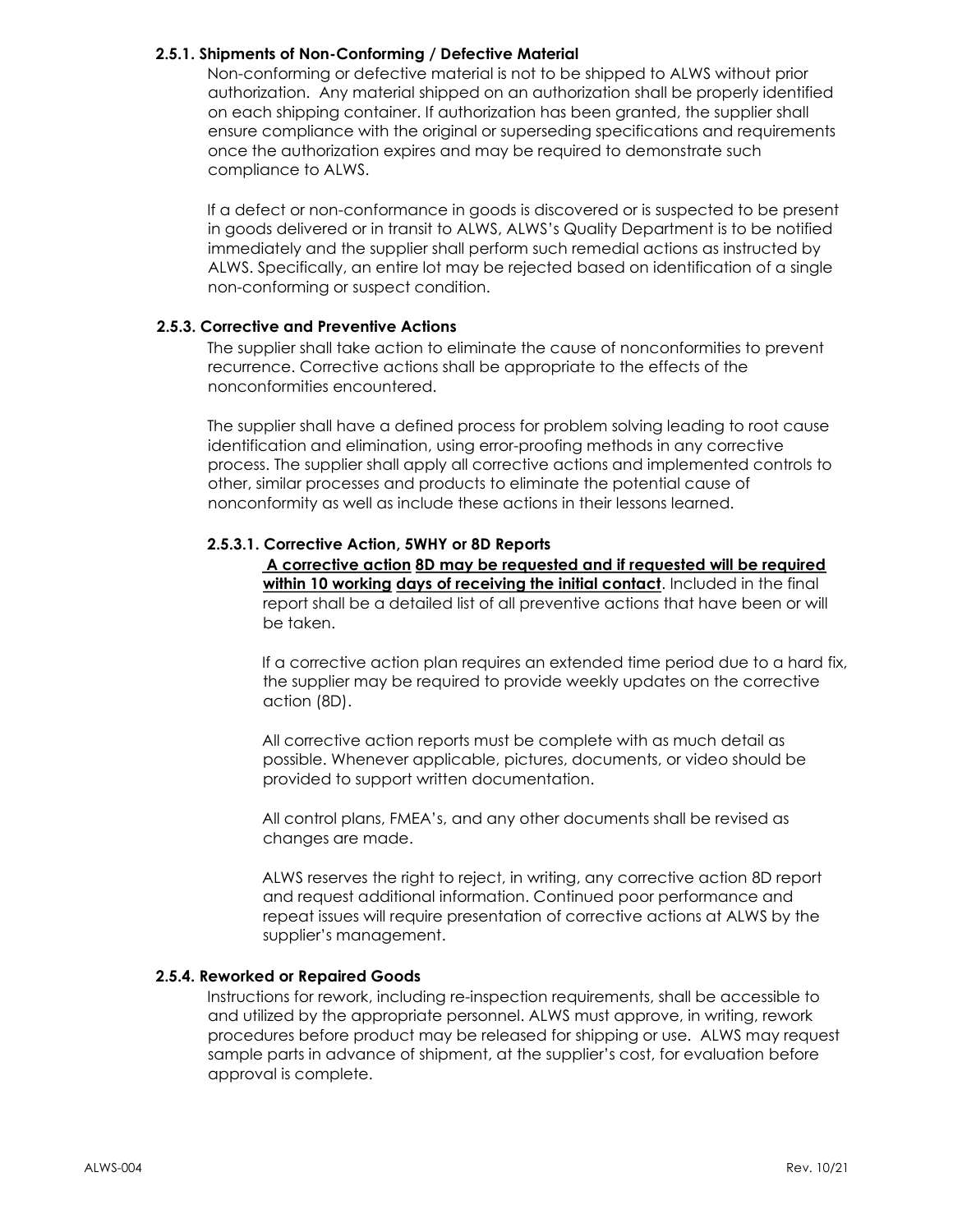#### 2.5.5. Sorting of Product at ALWS or ALWS's Customer

The supplier is responsible for the sorting, scrap, or rework of all non-conforming material. When feasible, non-conforming product will be returned to the Supplier. If ALWS is required to sort and/ or rework nonconforming product to maintain production requirements, the supplier will be charged a predetermined rate which will be debited back to the supplier.

In addition to sorting and/or rework costs, the supplier may be liable for other costs associated with the handling and disposition of non-conforming / defective product. This may include, but is not limited to, engineering costs, manufacturing down-time, test lab costs, supervision costs, and administrative costs. The Supplier may also be responsible for the costs of any customer related activities imposed on ALWS, if the root cause is found to be discrepant product from the Supplier. This includes, but is not limited to, sorts of finished product at ALWS's customers, field actions, and/ or recalls.

#### 2.5.6. Containment Requirements

#### 2.5.6.1. Containment

A supplier that is issued a Corrective Action Request for a specific defect shall provide certified stock to ALWS. This stock shall be 100% sorted and designated with a special tag and/ or individual identification mark prior to shipment to ALWS for verification that no non-conforming parts are shipped. This requirement shall remain in effect until the supplier can provide 100% defect free components / material.

All costs associated with this requirement are the sole responsibility of the supplier.

#### 2.5.6.2. Containment Marking

ALWS Quality Assurance must approve all marking for color, type and location.

#### 2.5.6.3. Failure to Comply

A supplier that fails or refuses to abide by the practices described above shall be subject to "business hold", or complete revocation of the purchase order.

#### 2.5.6.4. Supplier Business Hold

It is ALWS's policy to purchase from suppliers who consistently meet or exceed company requirements for quality, reliability, value, and service. When these requirements deteriorate, regretfully, it may become necessary to place an approved supplier on business hold.

#### 2.6. Measurement Analysis and Improvement

The supplier shall plan and implement the monitoring, measurement, analysis and improvement processes needed

- a) To demonstrate conformity of the product.
- b) To ensure conformity of the quality management system.
- c) To continually improve the effectiveness of the quality management system. This shall include determination of applicable methods, including statistical techniques, and the extent of their use.

#### 2.6.1. Internal Audits

The supplier may be required to conduct internal audits at planned intervals to determine whether the quality management system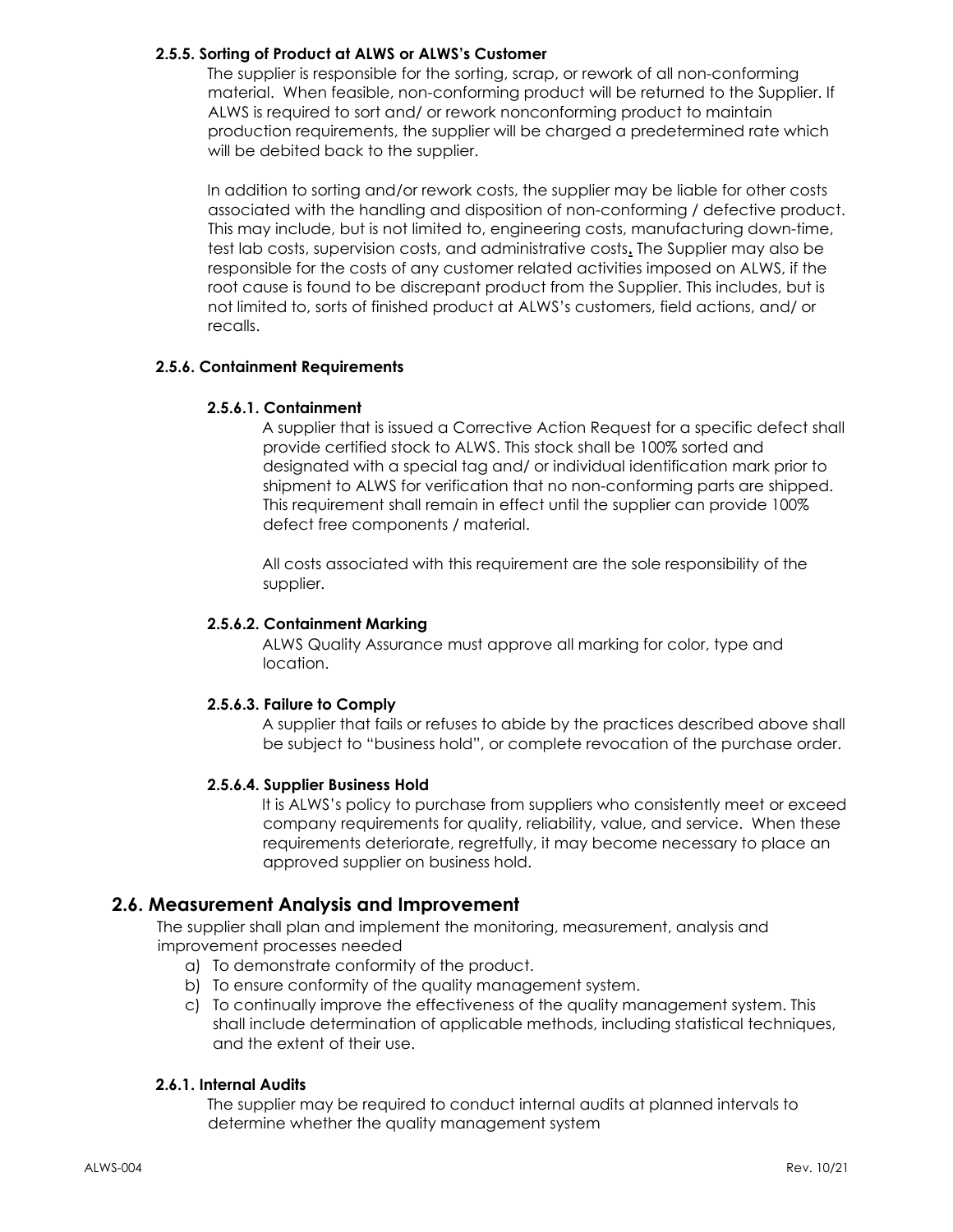- a) Conforms to the planned arrangements, to the requirements of this international standard and to the quality management system requirements established by the organization.
- b) Is effectively implemented and maintained.

#### 2.6.2. Control of Monitoring and Measurement Devices

The supplier shall determine the monitoring and measurement to be undertaken and the monitoring and measuring devices needed to provide evidence of conformity of product or service to determined requirements. The organization shall establish processes to ensure that monitoring and measurement can be carried out and are carried out in a manner that is consistent with the monitoring and measurement requirements.

#### 2.6.2.1. Calibration

Records of the calibration activity for all gauges, measuring and test equipment needed to provide evidence of conformity of product to determined requirements, shall include:

- Equipment identification, including the measurement standard against which the equipment is calibrated.
- Statements of conformity to specification after calibration/verification.

#### 2.6.2.2. Internal Laboratories

An organization's internal laboratory facility shall have a defined scope that includes its capability to perform the required inspection, test or calibration services. The laboratory shall specify and implement, as a minimum, technical requirements for:

- Adequacy of the laboratory procedures.
- Competency of the laboratory personnel.
- Testing of the product,
- Capability to perform these services correctly, traceable to the relevant process standard (such as ASTM, etc.).
- Review of the related records.

#### 2.6.2.3. External Laboratories

External/commercial laboratory facilities used for inspection, test or calibration services by the organization shall have a defined laboratory scope that includes the capability to perform the required inspection, test or calibration, and there shall be evidence that the external laboratory is acceptable to the customer. For ALWS, use of a lab that is ISO 17025 or A2LA certified is adequate to demonstrate acceptability, except where ALWS requests a specific lab.

#### 2.6.2.4. Gauges

All gauges, including ALWS supplied gauges, shall be used in accordance with established instructions.

The supplier's gauging and / or testing equipment shall be made available to ALWS representatives upon request for correlation with ALWS measurement methodology.

#### 2.6.2.4.1. Gauge calibration

The supplier shall determine gauge calibration frequency, and may be requested, with any level submission, documented results of calibration.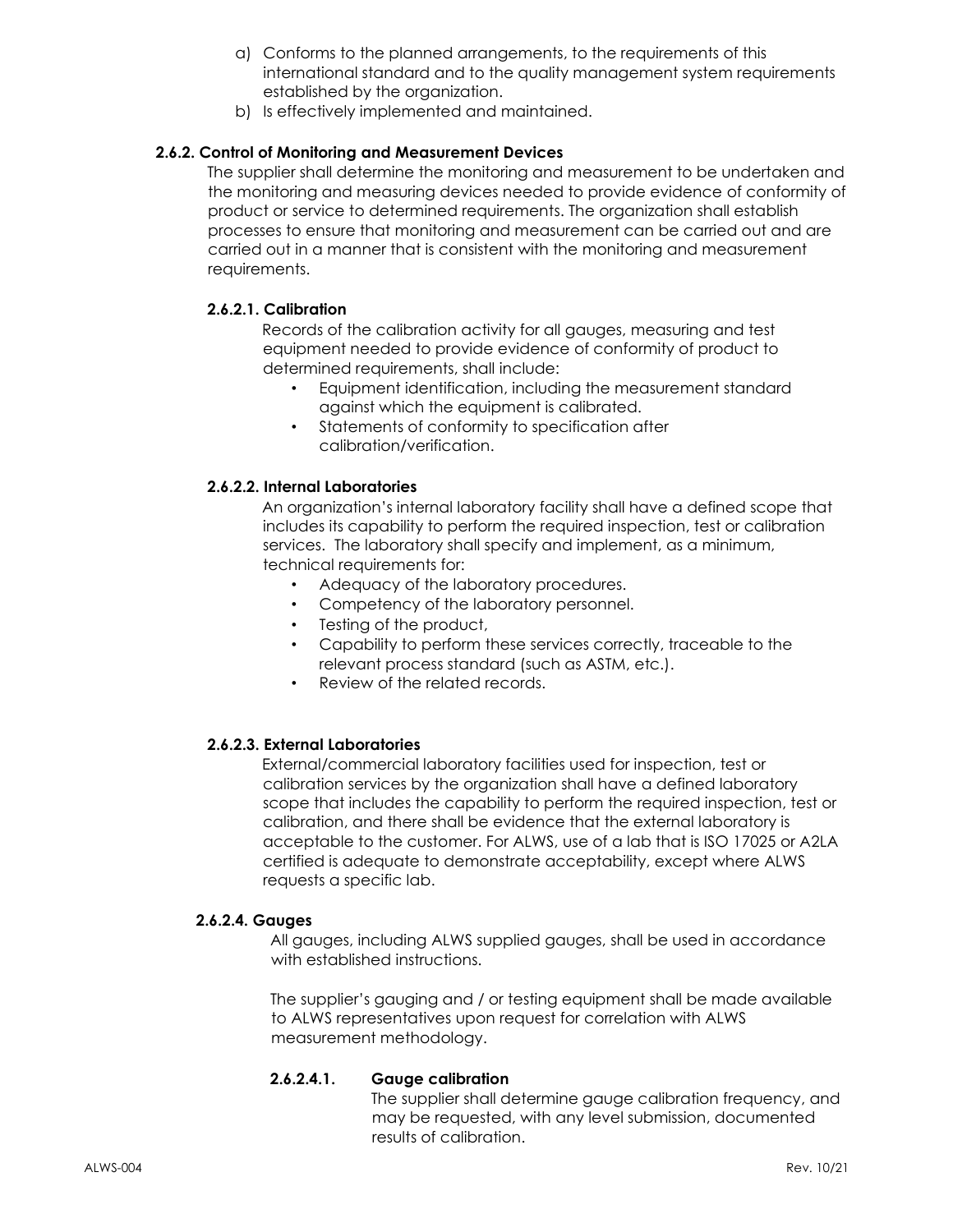#### 2.6.3. In-Process and Final Inspection and Test

The supplier shall monitor and measure the characteristics or specifications of the product or service to verify that the requirements have been met. Evidence of conformity with the acceptance criteria shall be maintained.

For suppliers manufacturing parts designated by ALWS or its customer as "appearance items", the supplier may be requested to provide the following:

- Appropriate resources including lighting for evaluation
- Masters of color, grain, gloss, metallic brilliance, texture, distinctness of image, as appropriate
- Maintenance and control of appearance masters and evaluation equipment, and verification that personnel making appearance evaluations are competent and qualified to do so.

# 3. Manufacturing

#### 3.1. Process Control

Suppliers shall develop and maintain internal systems for the control of manufacturing and inspection processes. The supplier may be requested to submit and ALWS shall review and approve submission documenting the system prior to delivery of material, unless otherwise approved by ALWS.

#### 3.1.1. Customer Related Processes

The supplier shall demonstrate conformity to customer requirements for designation, documentation, and control of special characteristics. The supplier shall review the requirements related to the product. This review shall be conducted prior to the supplier's commitment to supply products or services to ALWS and shall ensure that:

- a) Product requirements are defined,
- b) The supplier has the ability to meet the defined requirements

Where product requirements are changed, the supplier shall ensure that relevant documents are amended and that relevant personnel are made aware of the changed requirements.

#### 3.2. Control of Systems / Processes/ Services

Suppliers shall control their processes according to their quality system. If the system or process should deviate, suppliers shall implement the appropriate actions for Non-Conforming / Defective Material. The supplier shall take the necessary action to reestablish control, and shall immediately notify the appropriate ALWS Quality Representative.

#### 3.2.1. Control of Production and Services

The supplier shall plan and carry out production and service provision under controlled conditions. Controlled conditions shall include, as applicable:

- The availability of information that describes the characteristics of the product.
- The availability of work instructions, as necessary.
- The use of suitable equipment.
- The availability and use of monitoring and measuring devices if applicable.

#### 3.2.2. Control Plans

The supplier shall (if required by ALWS)

• Develop control plans at the system, subsystem, component and/or material level for the product supplied.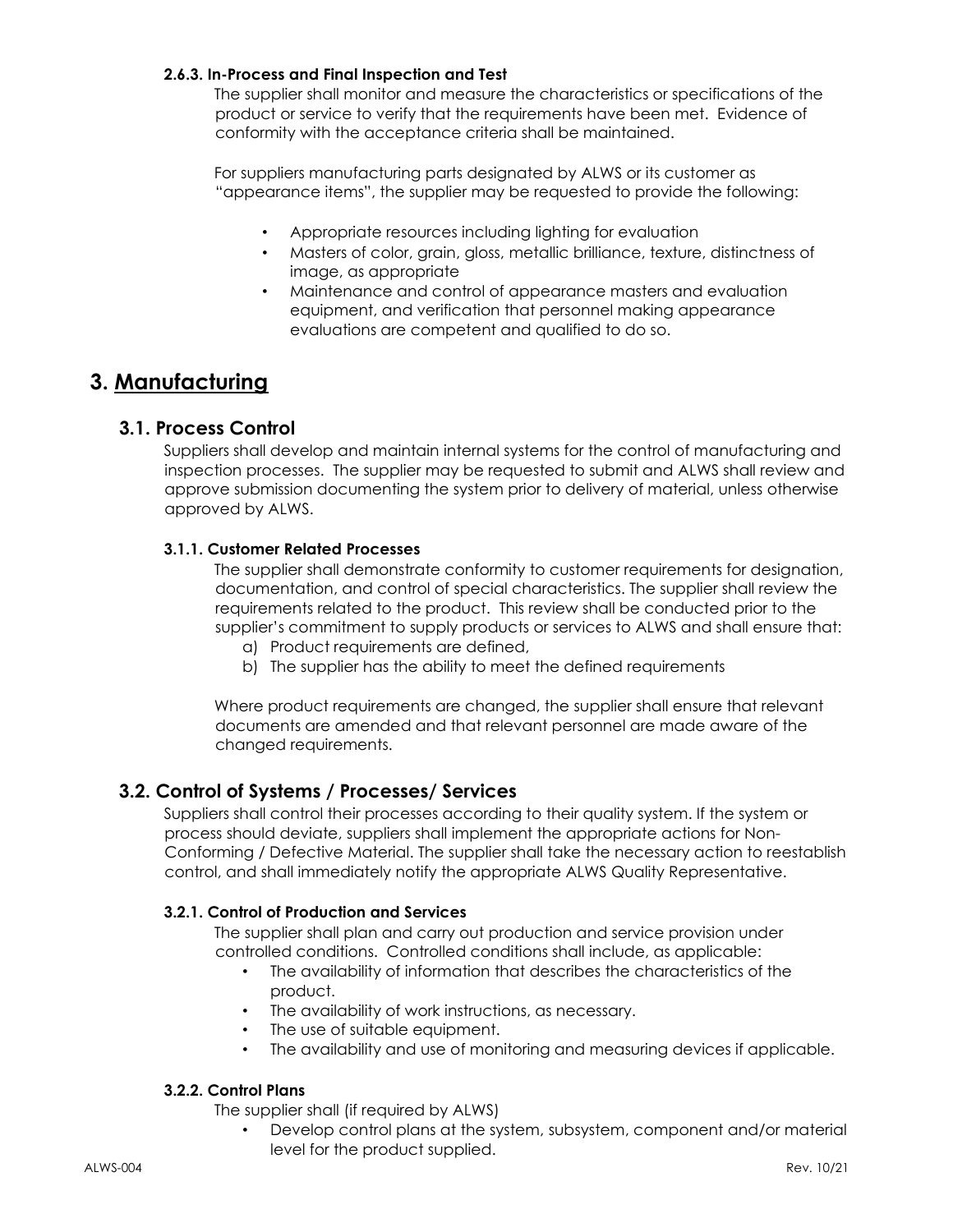• Have a control plan for production that takes into account the design FMEA, where applicable, and manufacturing process FMEA outputs.

The control plan shall (if required by ALWS)

- List the controls used for the manufacturing process control.
- Include methods for monitoring of control exercised over special characteristics.

Control plans shall be reviewed and updated when any change occurs that affects the product, manufacturing process or FMEA.

#### 3.2.3. Preventive and Predictive Maintenance

The supplier shall establish, and maintain the condition of production machinery, equipment, fixtures, gauges, mistake proofs and any ALWS or ALWS customer supplied items through a documented preventive maintenance program.

#### 3.2.4. ALWS Property

The supplier shall mark each item supplied or purchased by ALWS with "Property of ALWS".

Any loss, damage, or deterioration of ALWS property shall be reported to ALWS Purchasing and Quality in a timely manner.

#### 3.2.5. Preservation of Product

The supplier shall preserve the conformity of product during internal processing and delivery to the intended destination

#### 3.2.5.1. Process Capability Studies

Process capability studies on critical & key characteristics or processes may be requested. Studies not meeting minimal requirements shall require the supplier to request a deviation or engineering change with dated action plan to ALWS Quality and Purchasing Departments.

#### 3.2.5.2. SPC Data

IF SPC data and measurement studies are required, documentation shall be made available upon request to ALWS.

#### 3.2.6. Monitoring of Manufacturing Process

The supplier shall apply suitable methods for monitoring and, where applicable, measurement of the quality management system processes. These methods shall demonstrate the ability of the processes to achieve planned results. When planned results are not achieved, correction and corrective action shall be taken to ensure conformity of the product. Significant process events, such as tool change or machine repair, shall be recorded.

#### 3.3. Control of Purchased Materials

The supplier shall ensure that purchased product conforms to specified purchase requirements. The type and extent of control applied to the supplier and the purchased product shall be dependent upon the effect of the purchased product on subsequent products or the final product.

ALWS's supplier shall evaluate and select suppliers based on their ability to supply products in accordance with ALWS's supplier's requirements.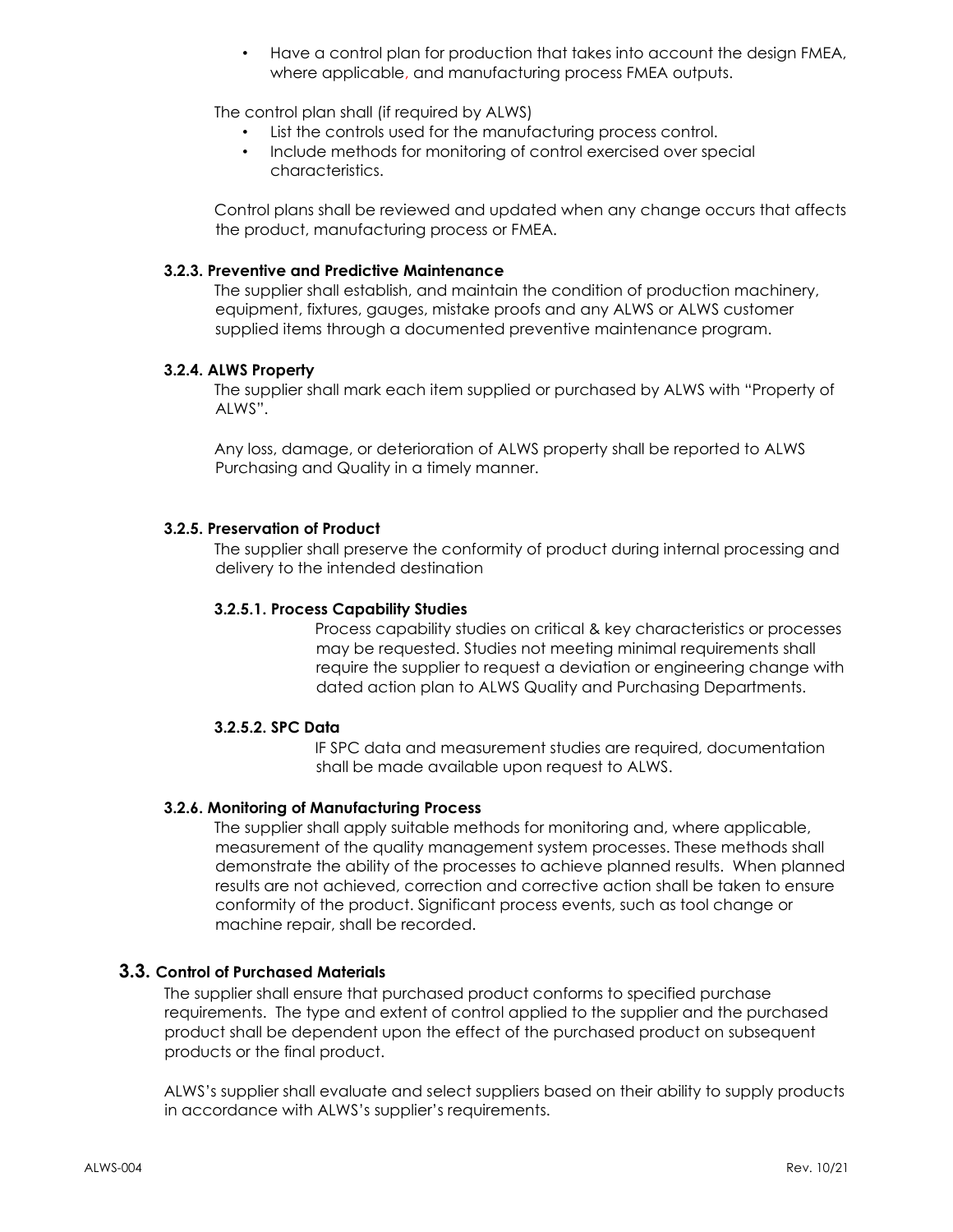#### 3.3.1. Supplier Quality Management

The supplier shall perform supplier quality management system development with the goal of conformity to ISO/IATF16949.

#### 3.3.2. Subcontracted Goods or Materials

The supplier shall be completely responsible that the goods, or any portion thereof ("components / material"), purchased under subcontract, conform to the drawings, specifications, and other requirements of ALWS.

#### 3.3.3. Work Environment

The supplier shall determine and manage the work environment needed to achieve conformity to product requirements. Product safety and means to minimize potential risks to employees shall be addressed.

# 4. Material Control

#### 4.1. Delivery

The supplier shall make shipments per instructions with consideration for appropriate leadtime. In all cases the supplier shall be responsible for 100% on-time delivery.

If parts cannot meet the required delivery schedule, at no fault of ALWS, it is the supplier's responsibility to use the fastest possible delivery service. Costs incurred by ALWS and ALWS's customers due to late shipments, at no fault of ALWS, shall be the responsibility of the supplier. These charges may include, but not be limited to, expedited shipments, machine down-time, and administrative costs. It is a requirement that we have record of any shipment to our facility where expedite charges are incurred by either ALWS or by our suppliers.

#### 4.2. Packaging Requirements and Guidelines

The supplier is required to use appropriate means and methods of handling, storage and packaging methods to avoid damage to containers and product. Packaging and labeling methods listed on the purchase order are the responsibility of the supplier.

In cases where ALWS supplies packaging to its suppliers, it is the supplier's responsibility to contact ALWS immediately if insufficient packaging is provided preventing the supplier from fulfilling order requirements on the required due date.

#### 4.3. Product Identification

The supplier shall be responsible to ensure that all products are identified correctly and meet the ALWS requirements as described herein. If parts are not identified pursuant to these requirements the supplier will be issued a Corrective Action which will affect the supplier's performance rating.

#### 4.3.1. Segregating Similar Type Parts

The supplier shall maintain positive control of the goods destined for ALWS to prevent mixing with other similar type of goods manufactured or sold by the supplier.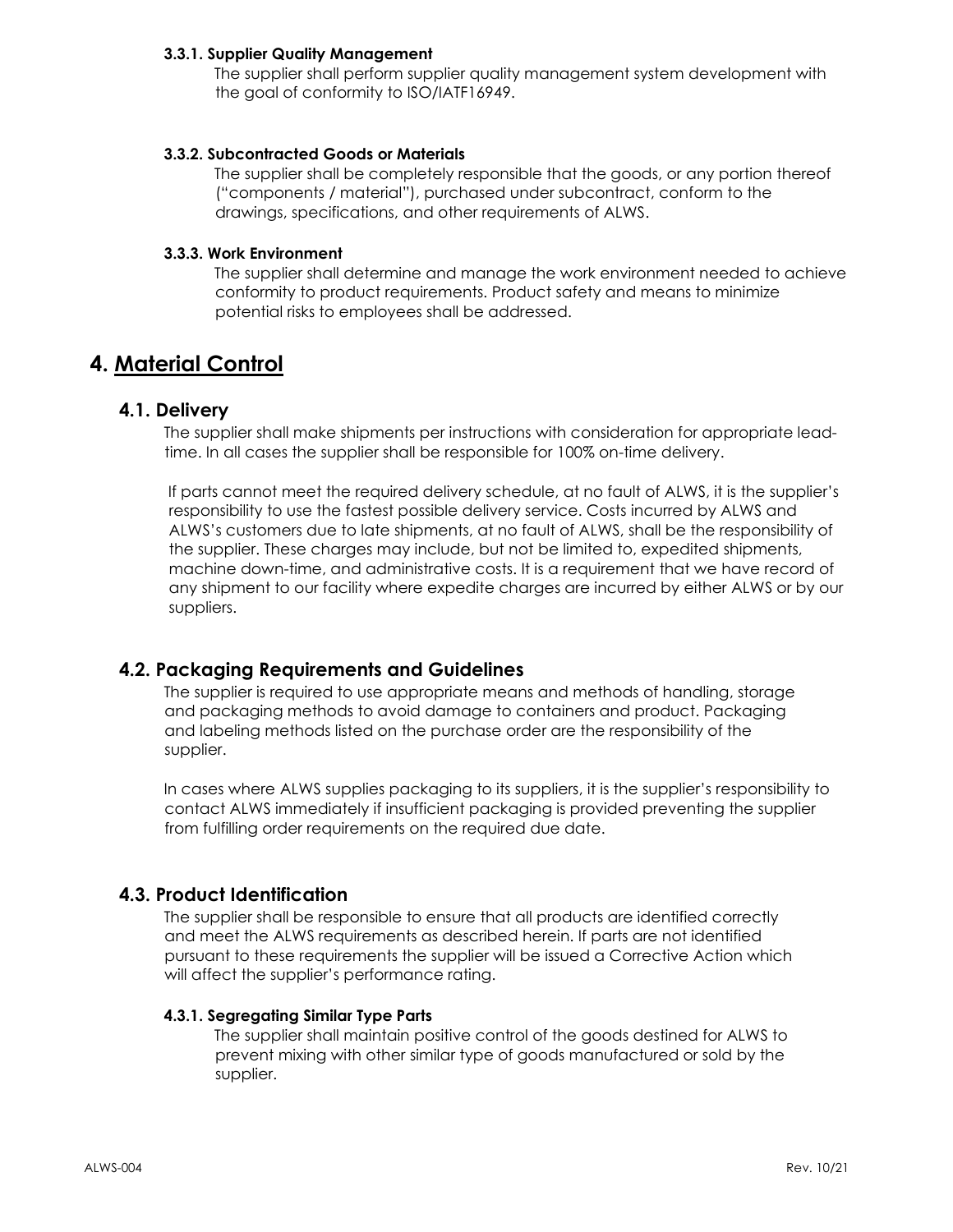#### 4.3.2. Labeling of Product

The supplier is responsible to ensure that all products are labeled based on ALWS requirements.

#### 4.3.3. Packing Slips

Every supplier shipment to ALWS must have an accompanying packing list. Each packing list must be visible and not in an unmarked box. The packing list shall contain the following items:

- ALWS shipment location.
- ALWS part number.
- ALWS Purchase Order number
- Quantity ordered.
- Quantity shipped.
- Unit of measure shipped
- Date shipped.
- Lot number(s). If multiple lot numbers are shipped, the quantity of each lot number shall be identified.
- Identification if certifications were attached or included in the shipment.

#### 4.3.4. Certifications

Raw material, such as steel is required to have material certifications for each lot shipped to ALWS. Additionally, ALWS requires certain parts or commodities be supplied with a certificate of conformance with each lot shipped.

- a. Must be for each part.
- b. Must be with each lot and lot number noted on certifications.
- c. Must be for each testing requirement on drawing (i.e. material, plating, tensile, hardness, anneal).
- d. Must have actual results of test on or attached to certifications.
- e. Must have design requirements on or attached to certifications.
- f. Must have quantity of parts certified.

# 5. Engineering

#### 5.1. Change Control

The supplier shall have a process to assure the timely review, distribution and implementation of all customer engineering standards/specifications and changes based on customer-required date. The effects of any change, including those changes caused by any sub-supplier, shall be reviewed and validation activities shall be defined, to ensure compliance with ALWS and ALWS's customer(s) requirements. Changes shall be validated before implementation and shall require ALWS Purchasing and/or ALWS Quality Assurance authorization prior to implementation.

#### 5.1.1. Drawing Changes

When any change occurs to drawings, process, or other specification, the supplier may be required to submit a revised PPAP, FAIR or other submission unless otherwise agreed to from a ALWS Supplier Quality Representative.

#### 5.1.2. Deviation

The supplier shall obtain a ALWS deviation request prior to further processing whenever the product or manufacturing process is different from that which is currently approved. If parts are non-conforming and do not meet the drawing requirements a supplier may request a temporary or permanent drawing change. This request shall be made on ALWS's Deviation form (Appendix D). The supplier will be notified by ALWS as to the disposition of the deviation. If the deviation is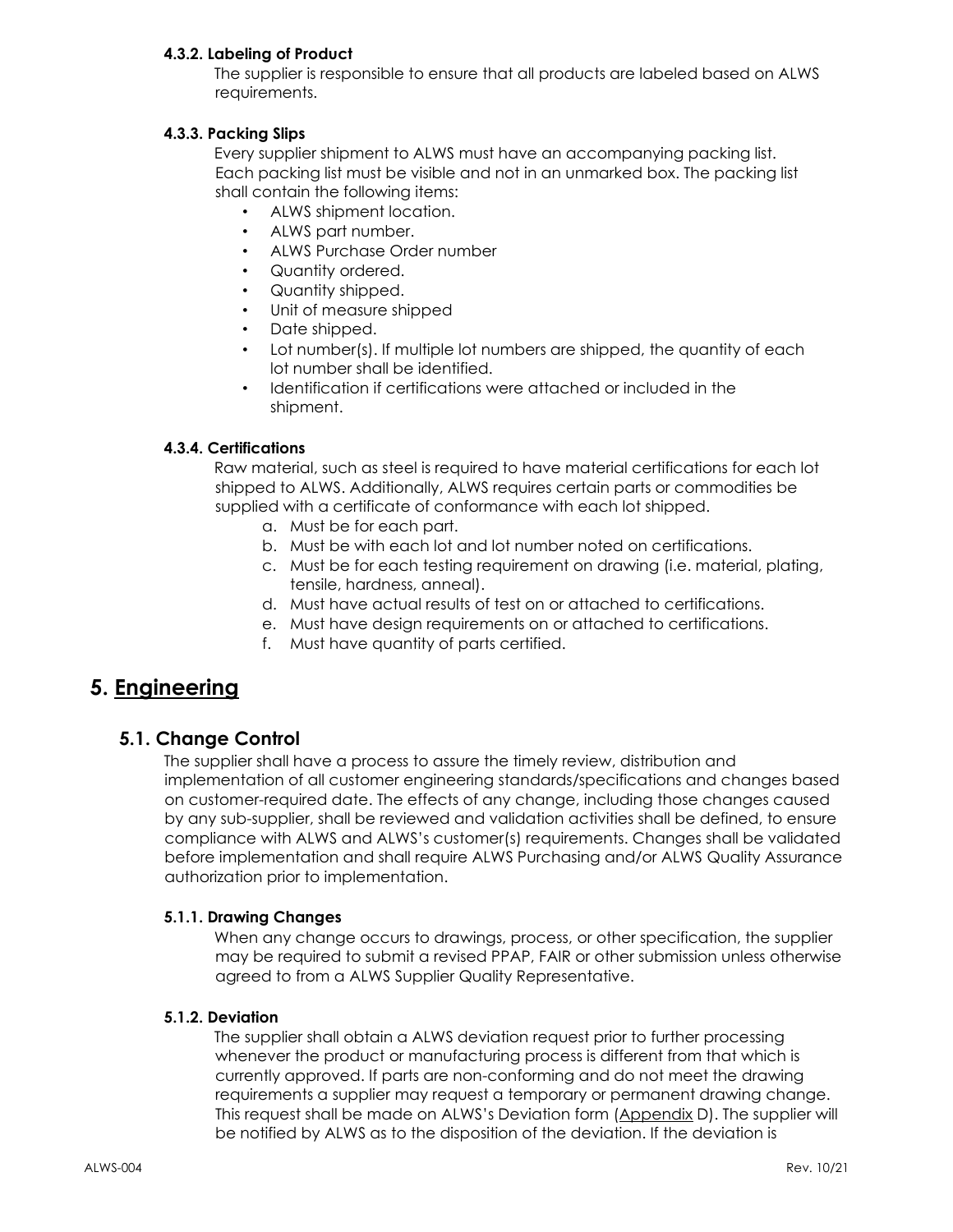approved by ALWS the supplier will receive authorization to proceed from ALWS Purchasing or Supplier Quality.

The supplier shall not ship non-conforming product to ALWS without an approved deviation, unless directed in writing by ALWS Management.

# 6. QUALITY SYSTEM AUDITS and ASSESSMENTS

#### 6.1 Quality System Audits and Assessments

ALWS and ALWS's customers reserve the right to audit, without limitation, the supplier's, sub-supplier's and sub-contractor's facilities, processes, components, materials and finished goods. In addition, ALWS reserves the right to conduct quality assessments on all suppliers. The purpose is intended to identify a good fit between ALWS's needs and the supplier's quality system and process controls.

A ALWS supplier quality assessment may be conducted:

- With all new suppliers before the award of any purchase orders.
- As required due to new product, process or corrective action verification.
- As required resulting from below-standard supplier performance.
- As required by ALWS's customers.

Typically, ALWS will conduct assessments only on suppliers that supply direct to ALWS. However, ALWS reserves the right to selectively conduct Supplier Quality Assessments on sub-suppliers.

Prior to a supplier quality assessment,

- a) The supplier will be contacted by a ALWS Supplier Quality or Purchasing Representative to confirm a schedule for the assessment. The supplier shall make suitable arrangements to complete the assessment.
- b) The supplier may be required to complete and submit a pre-assessment form in advance of the full assessment. A ALWS Supplier Quality System Audit Form will be used for all assessments.

Any audit or assessment shall not absolve the supplier, sub-supplier or subcontractor of the responsibility to provide conforming material/product. Under no circumstances shall an audit or assessment be used by the supplier, sub-supplier or subcontractor as evidence of effective control of quality, nor shall it preclude subsequent rejection or further evaluation.

# 7. Supplier Rating

#### 7.1.1. Annual Evaluation

Suppliers will be rated, typically on a quarterly basis. Suppliers may be evaluated more or less frequently, based on their importance to ALWS. Supplier rating incorporates both quality and delivery performance items. "Acceptable" performance shall be the goal of all suppliers. When requested, the supplier is to provide formal correction action, e.g., for continuing NG performance.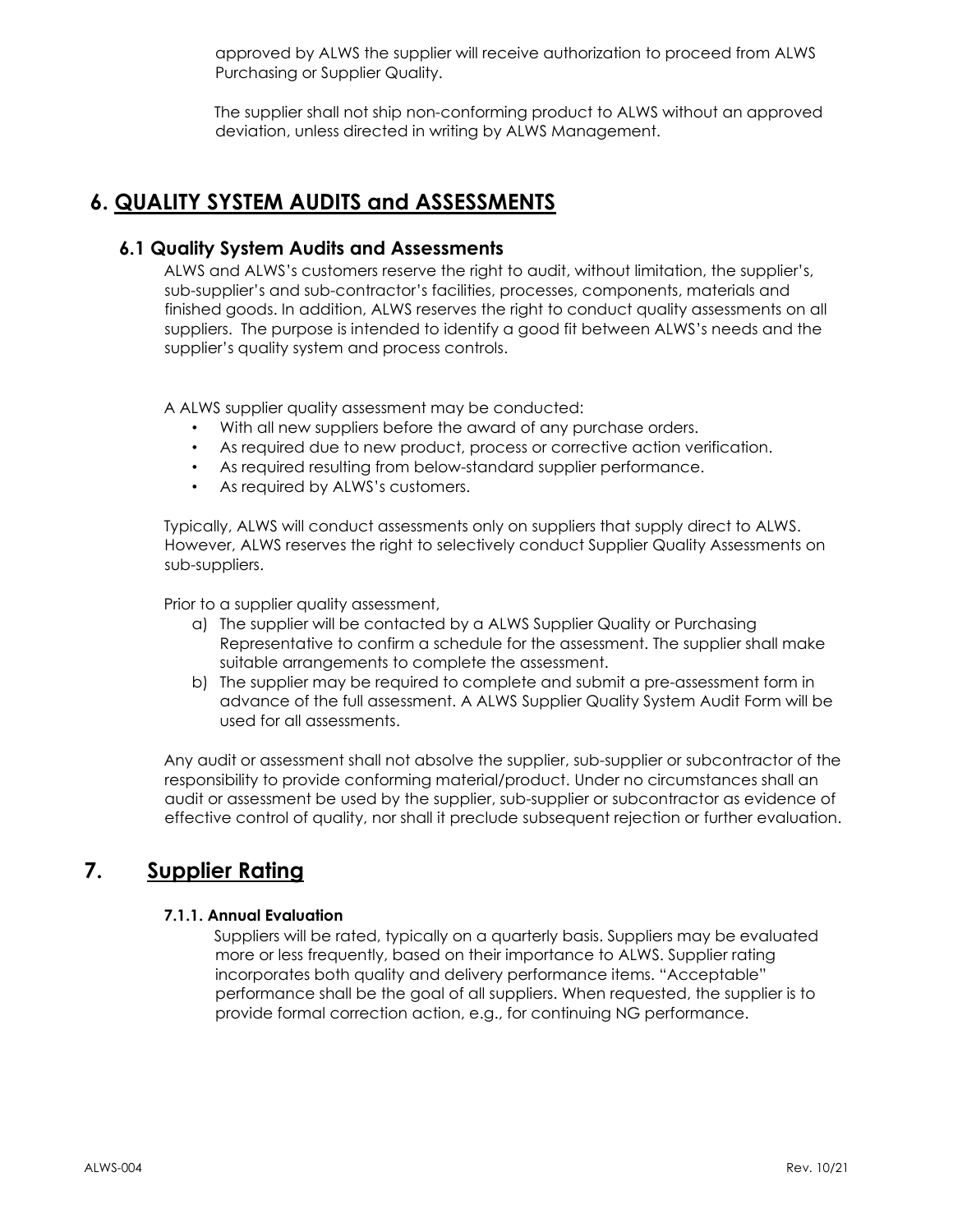# APPENDIX A

#### ALWS.

#### TERMS AND CONDITIONS OF PURCHASE

- 1. SELLER'S ACCEPTANCE OF BUYER'S TERMS AND CONDITIONS OF PURCHASE. Seller agrees that these Terms and Conditions of Purchase are incorporated in, and made a part of, this contract and each purchase order, shipping release or instruction, or other document issued by Buyer whether in written form or by electronic data interchange, relating to the goods or services to be provided by Seller pursuant to this contract (collectively this "Contract"). Seller agrees that it has read and understands these Terms and Conditions. If Seller accepts this Contract in writing or commences any of the work or services which are the subject of this Contact, Seller will be deemed to have accepted this Contract and these Terms and Conditions of Purchase in their entirety without modification. Any additions to, changes in, or modifications of this Contract (including these Terms and Conditions of Purchase) which Seller proposes are to be deemed rejected by Buyer except to the extent that Buyer expressly agrees to accept any such proposals in writing.
- 2. PRICES AND DISCOUNTS. Unless otherwise agreed, prices shall remain fixed for the duration of Buyer's order. Seller warrants that the prices of the items covered by this order are not and shall not be in excess of Seller's lowest lawful prices for comparable quantities of similar items. If Buyer has reasonable cause to believe that Seller has violated this covenant, Seller agrees that Buyer or its representatives may, upon request, audit the records of Seller for the sole purpose of establishing Seller's compliance herewith. Any discount period provided herein shall begin either upon the date of delivery at destination, or the date of mailing of invoice, whichever is later.
- 3. PACKING AND SHIPMENT. No charge will be allowed for packing or shipment unless stated on Buyer's order. Bills of lading must accompany each invoice. Orders not accompanied by packing lists will be conclusively presumed to be in the amount of Buyer's count and weight. Risk of loss and title to all goods shall pass to Buyer only upon delivery to Buyer's specified destination.
- 4. CERTIFICATION. When this order or the specifications referred to herein, requires documentation or certification, this requirement is a material requirement of this order and Seller's failure to provide such information prior to or at the time of delivery shall entitle Buyer to withhold payment until Seller provides such documentation or certification.
- 5. WARRANTIES/PROHIBITION AGAINST EXCLUSION OF WARRANTIES. SELLER EXPRESSLY WARRANTS TO BUYER THAT ALL MATERIALS, WORK OR GOODS COVERED BY THIS ORDER WILL (a) CONFORM TO THE SPECIFICATIONS AND OTHER DESCRIPTIONS FURNISHED BY BUYER, (b) BE FREE FROM DEFECTS IN OR CLAIMS AGAINST GOOD TITLE THERETO, (c) BE FREE FROM DEFECTS IN MATERIAL AND WORKMANSHIP, (d) BE MERCHANTABLE IN ALL RESPECTS, AND (e) BE FIT FOR THE PARTICULAR PURPOSE FOR WHICH BUYER INTENDS TO USE SUCH GOODS. ANY ATTEMPT BY SELLER TO EXCLUDE, LIMIT, DISCLAIM OR RESTRICT ANY OF THE FOREGOING WARRANTIES, WHETHER CONTAINED IN SELLER'S ACKNOWLEDGMENT, INVOICE OR OTHERWISE, SHALL BE NULL, VOID AND UNENFORCEABLE AGAINST BUYER IN ALL RESPECTS. BUYER SHALL NOT BE DEEMED TO WAIVE ANY WARRANTY BY REASON OF RECEIPT, ACCEPTANCE OR PAYMENT. IF BUYER SHALL GIVE SELLER NOTICE OF ANY DEFECT OR NON-CONFORMITY WITHIN ONE YEAR FROM THE DATE OF DELIVERY, SELLER SHALL, AT NO COST TO BUYER, PROMPTLY FURNISH REPLACEMENT GOODS OR REFUND BUYER'S PURCHASE PRICE. ALL WARRANTIES SHALL RUN BOTH TO BUYER AND TO BUYER'S CUSTOMERS.
- 6. DELIVERY/RELEASE SCHEDULES. Deliveries will be made in the quantities, on the dates, and at the time specified by Buyer in this Contract or any subsequent releases or instructions Buyer issues under this Contract. Time is of the essence with respect to all delivery schedules Buyer establishes. Buyer will not be required to pay for any goods that exceed the quantities specified in Buyer's delivery schedules or to accept goods that are delivered in advance of the delivery date specified in Buyer's delivery schedules. Seller bears the risk of loss of all goods delivered in advance of the delivery date specified in Buyer's delivery schedules. If the requirements of Buyer's customers or market, economic or other conditions require changes in delivery schedules, Buyer may change the rate of scheduled shipments or direct temporary suspension of schedule shipments without entitling Seller to a price adjustment or other compensation.
- 7. VOLUME FORECASTS. Buyer may provide Seller with estimates, forecasts or projections of its future anticipated volume or quantity requirements for goods. Seller acknowledges that any such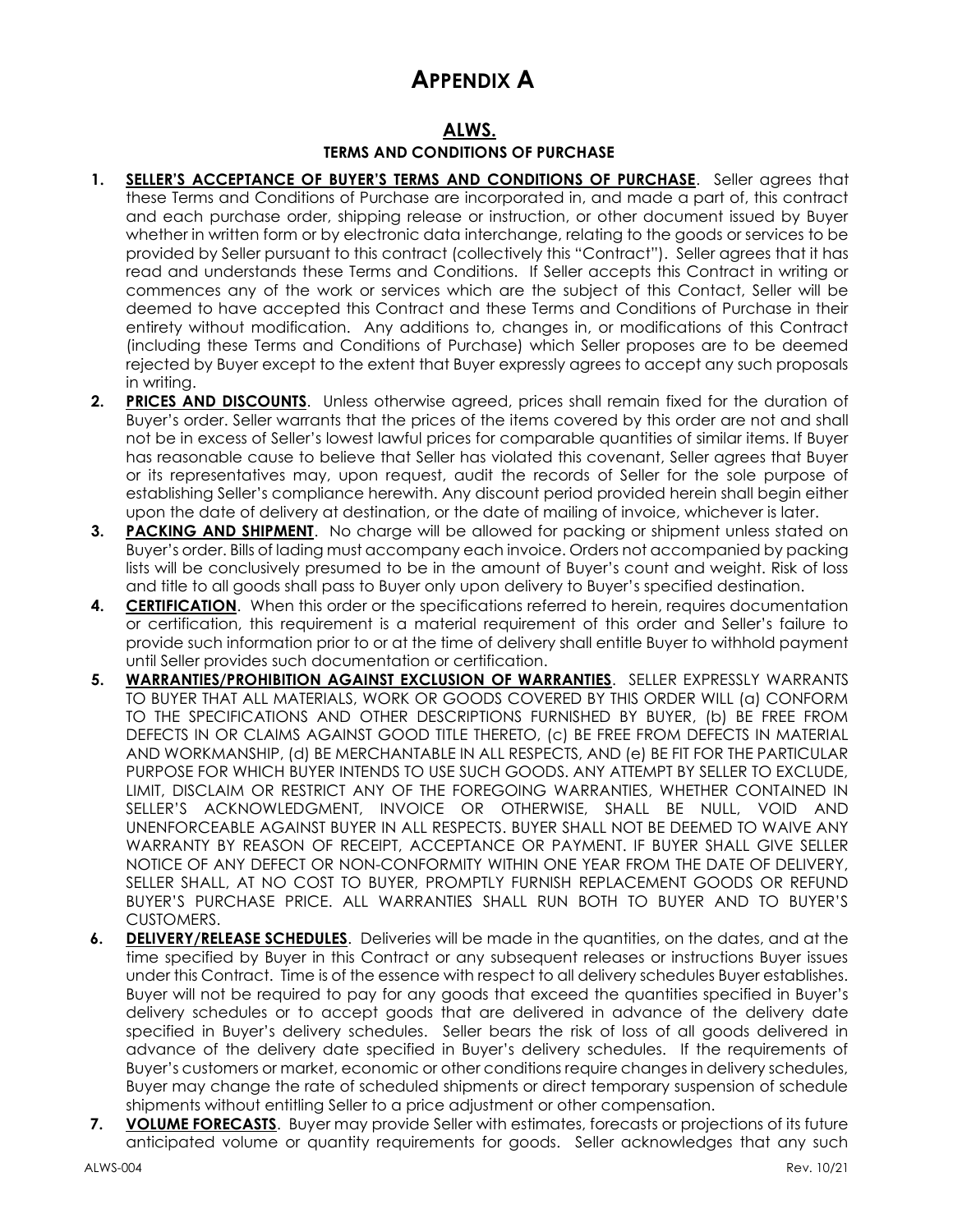forecasts are provided for informational purposes only and, like any other forward-looking projections, are based on a number of economic and business factors, variables and assumptions, some or all of which may change over time. Buyer makes no representation, warranty, guaranty or commitment of any kind or nature, express or implied, regarding any such forecasts provided to Seller, including with respect to the accuracy or completeness of such forecasts.

- 8. INSPECTION AND DEFECTIVE/NONCONFORMING GOODS. All goods or work furnished by Seller shall be subject to inspection and verification of count, quality, and conformity with Buyer's specifications. Buyer shall have the right to reject and return, at Seller's risk, any goods or work, which fail to conform to Buyer's specifications. Alternatively, Buyer may, at Buyer's option, (a) correct or have corrected any such defect or nonconformity at Seller's expense; or (b) make an equitable adjustment to the price for such goods on account of the defect or nonconformity. Buyer's acknowledgment of receipt shall not release Seller from any liability for defects discovered after delivery. Buyer's payment to Seller shall not constitute acceptance. Any cost, expense, or damages, related to nonconforming goods will be the responsibility of Seller. Seller shall reply within two (2) business days to any notification from Buyer to Seller as to nonconforming goods and shall be responsible for removing nonconforming goods from Buyer's premises F.O.B. Seller's original shipping location within five (5) business days from such notification.
- **9.** DELIVERY. Time is of the essence in connection with the delivery of any goods or work released by Buyer. Seller shall advise Buyer within ten (10) days of Seller's knowledge that any delivery may be delayed. In the case of delay, Buyer may consult with Seller as to possible rescheduling and alternative sources of supply, and Buyer may, at Buyer's option, (a) cancel any open order without incurring any liability to Seller, or (b) purchase similar merchandise on the open market in such quantities as Buyer deems necessary (but not exceeding the quantities set forth in Buyer's order) and Seller shall reimburse Buyer for any difference between the price paid by Buyer and the price set forth in Buyer's order.
- 10. COMPLIANCE WITH LAWS AND REGULATIONS. Seller agrees that it will comply with all federal, state and local laws and regulations applicable to the production, sale, labeling and delivery of the goods and the performance of any work set forth herein. Seller shall not discriminate against any employee or applicant for employment because of race, creed, color, sex or national origin and shall not maintain any segregated facilities at Seller's facilities on the basis of race, creed, color, sex or national origin. Without limiting the generality of the foregoing, Seller certifies that the materials and work performed by Seller shall be in compliance with the requirements of the Fair Labor Standards Act, the Rehabilitation Act of 1973, the Vietnam Era Veterans Readjustment Assistance Act of 1972, all as amended, and of the regulations issued pursuant thereto. Seller shall develop and maintain affirmative action programs to employ and advance minorities and minority business enterprises, handicapped workers, disabled veterans and veterans of the Vietnam era.
- 11. **TAXES**. Except for any state or local sales, use or other taxes from which an exemption is available to Buyer for the purposes hereof, all prices payable by Buyer include all applicable federal, state and local taxes. Seller agrees to accept, apply and submit tax exemption certificates when supplied by Buyer, if acceptable, to the appropriate taxing authorities.
- 12. TERMINATION. (a) Buyer shall have the right to terminate this order, at any time, without cause, for Buyer's convenience. Upon receipt of notice of termination, Seller shall immediately discontinue performance and shall comply with Buyer's instructions concerning the disposition of completed and partially completed items, work in progress and materials acquired pursuant to this order. In the event of a termination, without cause, Seller shall be reimbursed for the reasonable costs incurred by Seller prior to termination. (b) Buyer may terminate this order on five (5) days written notice to Seller, if Seller: (i) fails to perform any of Seller's obligations under this order; or (ii) demonstrates an inability to perform this order in accordance with its terms; or (iii) becomes insolvent, makes a general assignment for the benefit of creditors or files a petition under any bankruptcy act or similar statute. Upon the termination of this order, Buyer may procure, upon such terms as Buyer shall deem appropriate, goods or services similar to the goods and services so described in this order and Seller shall be liable to Buyer for any excess costs incurred by Buyer.
- 13. SET OFF. Buyer is authorized to apply any monies due Seller hereunder toward the payment of any sums which Seller or any company affiliated with Seller may now or hereafter owe to Buyer.
- 14. INDEMNITY. Seller shall at all times indemnify, save and hold harmless Buyer, its directors, officers, employees, servants, agents, shareholders, and its affiliates (each an "Indemnified Party") from and against all legal actions, claims, judgments, loss, damages, costs, liabilities, charges or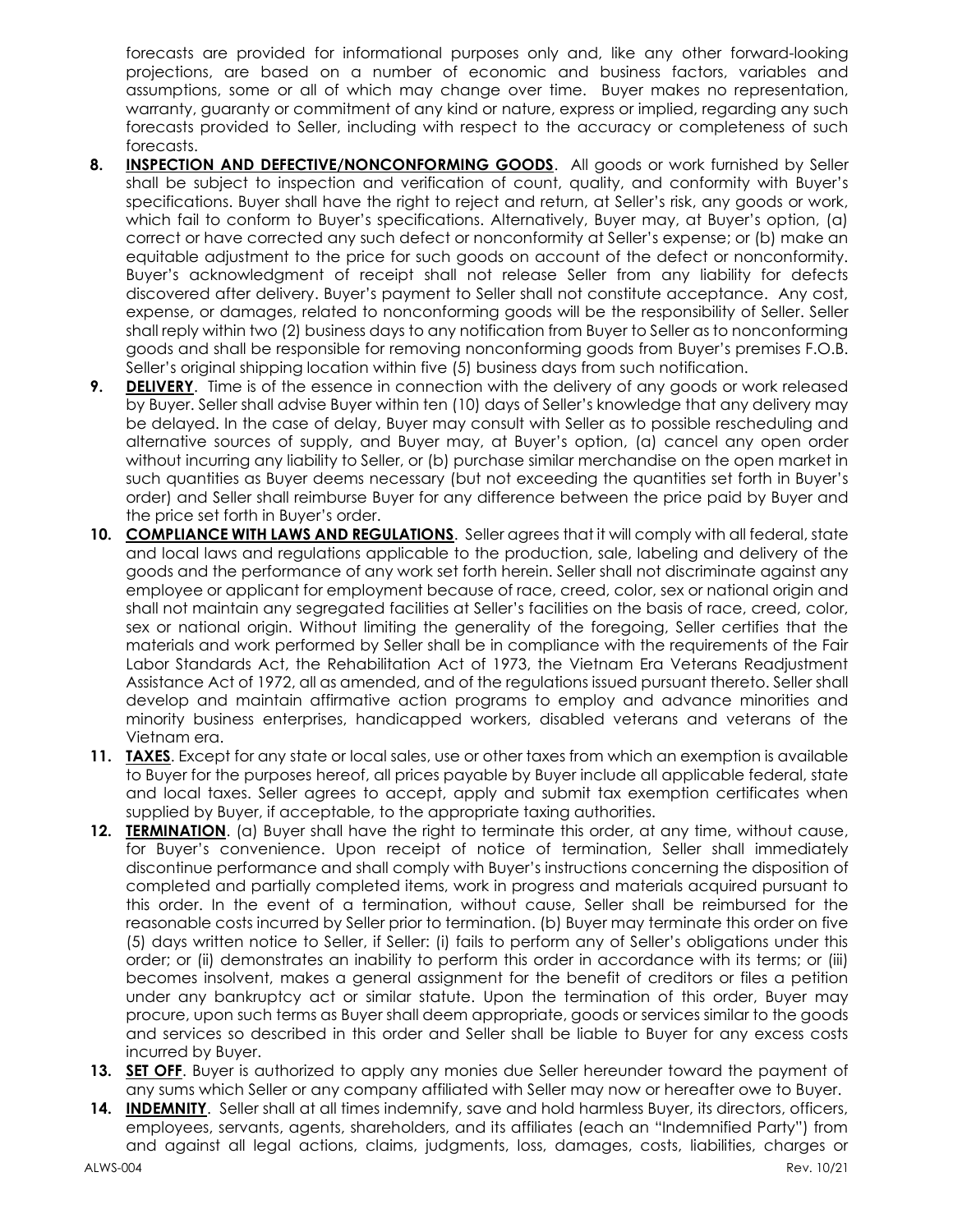expenses, including, without limitation, reasonable attorney's fees, which an Indemnified Party may incur, be liable for, suffer or sustain on account of any damage, wrong, loss, death, or injury of any kind or nature whatsoever caused by or resulting from (a) any act, breach, conduct, or omission of Seller related to or arising out of this transaction, including, without limitation, any alleged breach of warranty (whether express or implied); (b) any failure of the goods or work described herein to conform to any applicable specifications, descriptions or samples; (c) any defects in materials or workmanship; or (d) any claim or infringement of any patent in connection with the production of goods or performance of any work hereunder or the use of such goods. If this order includes performance of services or labor on Buyer's premises, Seller agrees to provide and maintain insurance coverage until such work is completed and accepted by Buyer and to furnish upon request certificates from its insurance carriers that it is covered by insurance adequate to provide workmen's compensation, general public liability and automobile public liability coverage with limits and with companies acceptable to Buyer.

- 15. SELLER'S EXCLUSIVE REMEDY/BUYER'S LIMIT OF LIABILITY. SELLER'S SOLE AND EXCLUSIVE REMEDY AND BUYER'S ABSOLUTE LIMIT OF LIABILITY IN CONNECTION WITH ANY LAWSUIT, CLAIM OR CAUSE WHATSOEVER DIRECTLY OR INDIRECTLY RELATING TO OR ARISING OUT OF THIS TRANSACTION WHETHER BASED ON CONTRACT, TORT OR ANY OTHER LEGAL THEORY OF RECOVERY SHALL IN ALL CASES BE STRICTLY LIMITED TO THE CONTRACT PRICE FOR THE MATERIALS OR WORK ORDERED BY BUYER. SELLER ACKNOWLEDGES AND AGREES THAT THE FOREGOING EXCLUSIVE REMEDY SHALL BE SELLER'S SOLE REMEDY. IN NO EVENT SHALL BUYER BE LIABLE FOR ANY PUNITIVE, INCIDENTAL OR CONSEQUENTIAL DAMAGES TO SELLER OR ANY THIRD PARTY.
- 16. ATTORNEY'S FEES. In the event that Buyer must institute a lawsuit against Seller for any reason hereunder or if Buyer successfully defends any lawsuit instituted by Seller, then Buyer shall be entitled to recover its costs and expenses, including reasonable attorney's fees, from Seller.
- 17. NON-WAIVER BY BUYER. No waiver of any term, provision or other condition hereof by Buyer, whether by conduct or otherwise, in any one or more instances shall be deemed to be or be construed as a further or continuing waiver of any such term, provision or condition or as a waiver of any other term, provision or condition.
- 18. SEVERABILITY. If any term, covenant or condition herein, or the application thereof to any person or circumstance, shall be invalid or unenforceable, the remainder of these terms shall not be affected thereby, and all such terms, covenants or conditions shall be valid and shall be enforced to the fullest extent permitted by law.
- 19. GOVERNING LAW AND VENUE. This order shall be governed in all respects by the laws of the State of Michigan and any and all actions commenced against Buyer with respect hereto shall be filed in the state or federal court in Macomb County or Detroit, MI.
- 20. **ENTIRE CONTRACT**. These terms and conditions constitute the entire understanding between the parties with respect to the terms governing the subject matter hereof and supersede all prior negotiations, discussions and preliminary agreements, if any. Except as set forth herein, neither party has relied upon any promise or representation made by the other or any third party as an inducement to enter into the subject transaction.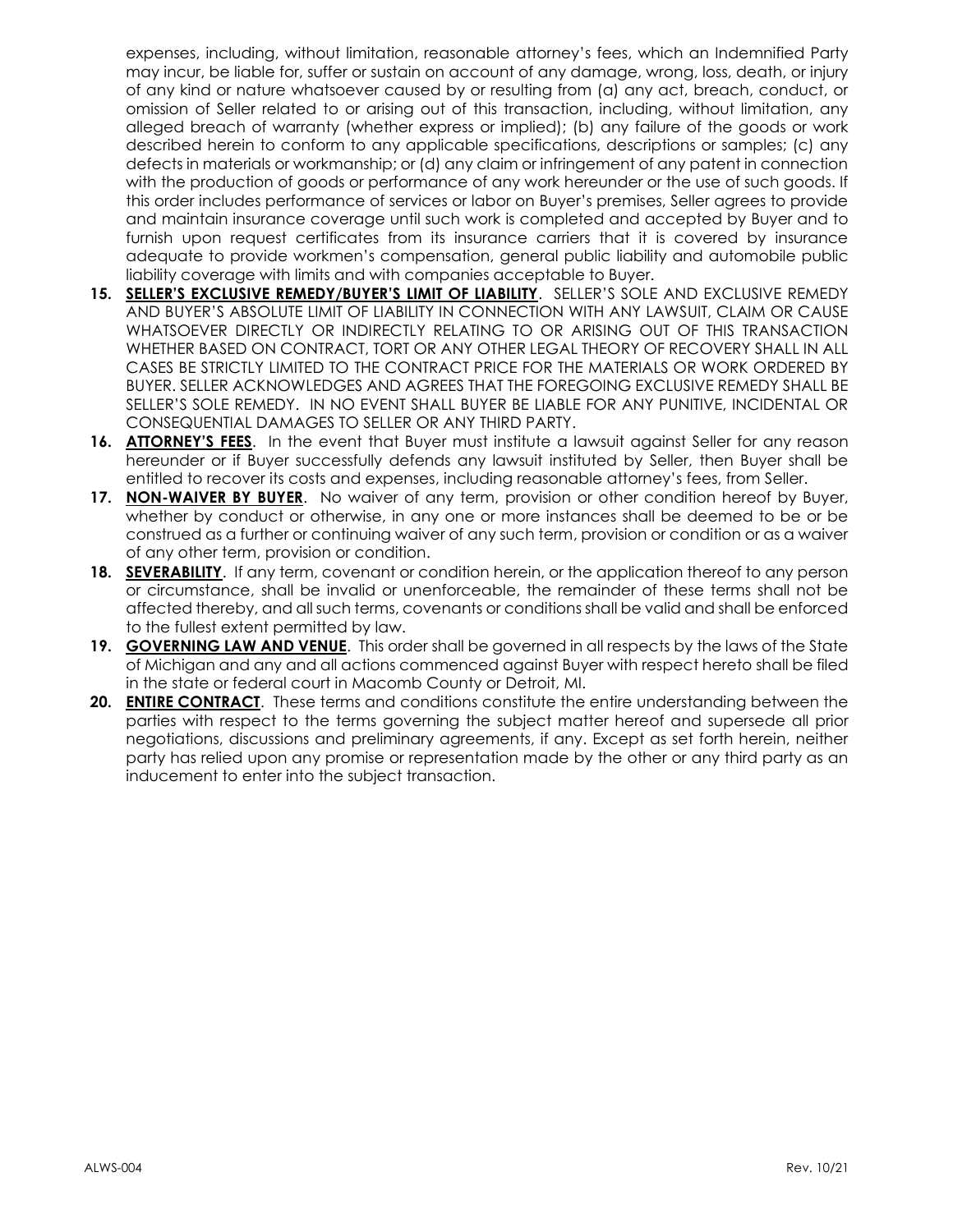# **APPENDIX B**

# IQ 8-D Corrective Action

# PUT LOGO HERE

CAR #:  $CAR$  #:  $PART$  NAME: INITIATED BY: PART NUMBER: RGA NUMBER: QUANTITY: ISSUED DATE: DUE DATE:

CAR NUMBER: ASSIGNED TO:

PRIMARY CONTACT (Team Members):

PROBLEM DESCRIPTION:

ROOT CAUSE (Probable)

ACTIONS (Interim):

SIMILAR PRODUCT LINE - Y/N COMMENTS:

ACTION (Permanent):

VERIFICATION:

| Short<br>Term –Signed: |  |
|------------------------|--|
| Long Term – Signed:    |  |